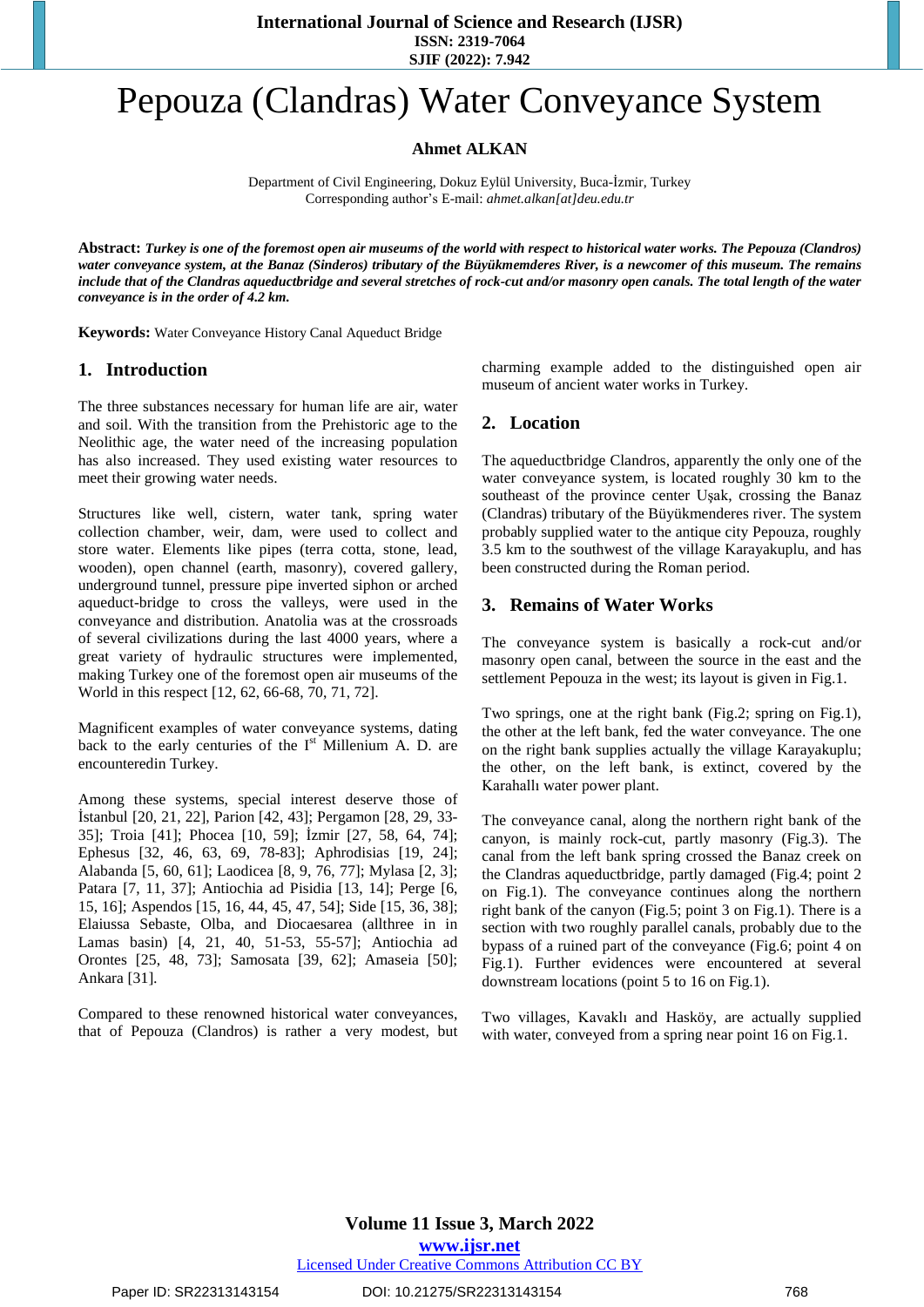#### **International Journal of Science and Research (IJSR) ISSN: 2319-7064 SJIF (2022): 7.942**



**Figure 1:** Ancient water coneyances to Pepouza



**Figure 2:** At the right bank spring



**Figure 4:** Clanrasaqueduct bridge and remains of rock-cut canal



**Figure 3:** Rock-cutcanal at point 1 on Fig.1



**Figure 5:** Rock-cut canal section at point 3 on Figure 1

On the left bank, quite downstream of the disappeared spring, there are certain remains of similar canals (Fig.7), probably belonging to a shorter, left bank conveyance to Pepouza. Further remains of the conveyance were

**Volume 11 Issue 3, March 2022 www.ijsr.net** Licensed Under Creative Commons Attribution CC BY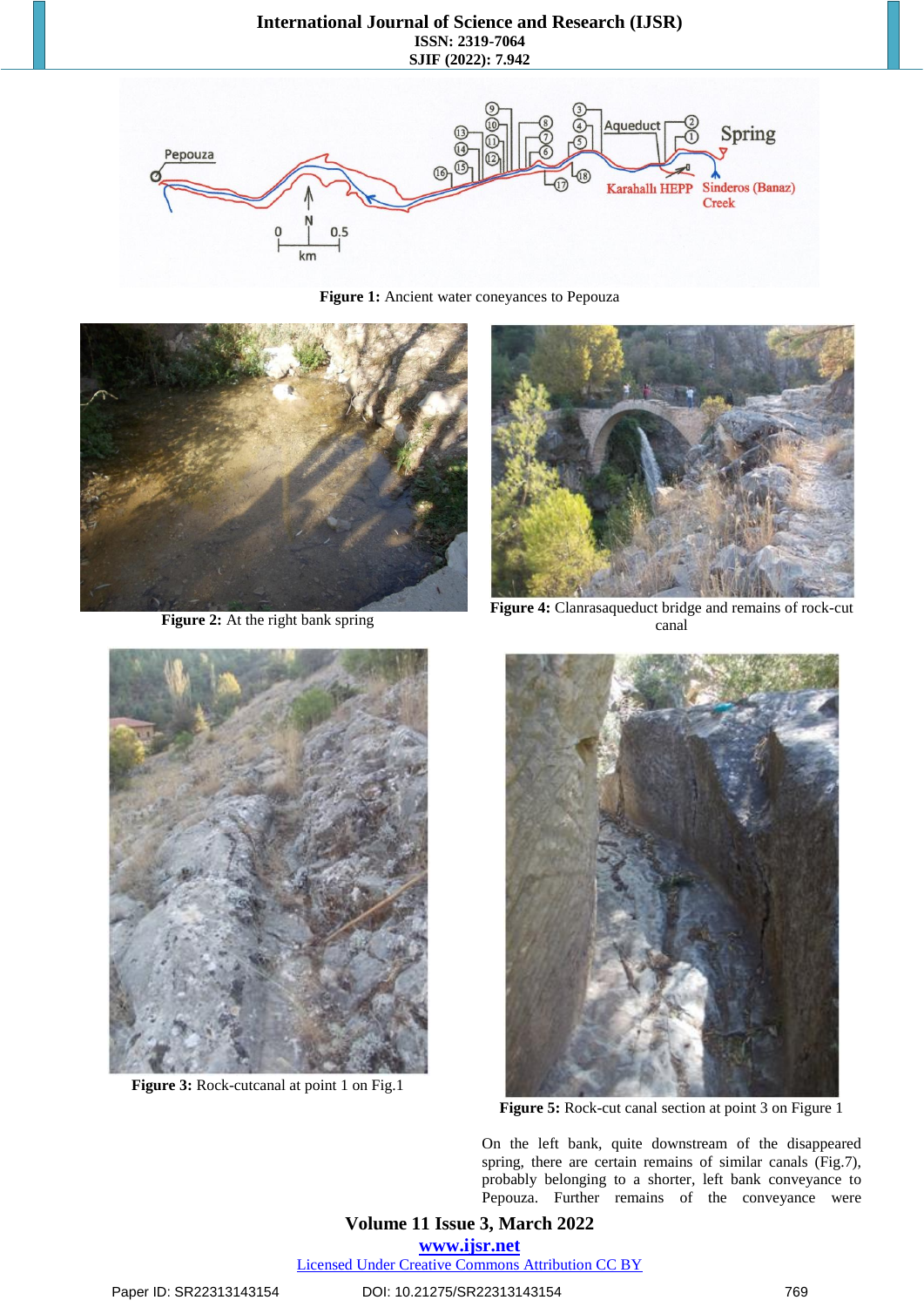encountered at two downstream locations (point 17 and 18 on Fig.1).



**Figure 6:** Two roughly parallel canals at point 3 on Figure 1

## **4. Hydraulic Capacity under Free-Flow Conditions**

The conduits of ancient water conveyance systems are generally baked clay pipes, rock-cut or cut-and-cover masonry galleries and tunnels. The water is usually carried under free-flow conditions, yet, in certain pipe systems, it sometimes flows under pressure.

An analysis of the system for free-flow conditions, i. e., open-channel flow induced by gravity [16, 17, 30, 49, 69, 75] is based on the Manning equation (called also Gauckler-Manning-Strickler equation) for uniform flow. The equation is derived from the Brahms-Chézy formula and introduces a friction factor as a function of the hydraulic radius:

$$
v = (1/n). R^{2/3}. J^{1/2}
$$
 (1)

In this equation,  $v$  is the mean flow velocity  $(m/s)$ , n is the Manning roughness coefficient, R is the hydraulic radius (m) of the wet cross-section, and J is the energy gradient practically equal to the slope of the conduit. The hydraulic radius is the ratio of the wet cross-section area A  $(m<sup>2</sup>)$  to the total length of the wet contours (m).

Introducing discharge Q ( $\text{m}^3$ /s) as the product of the velocity and of the wet cross-section  $(Q = v. A)$ , the Manning equation can be developed as:

$$
Q = (1/n). A. R^{2/3}. J^{1/2}
$$
 (2)

The flow regime related to a certain water depth in a conduit of prismatic shape is evaluated through comparison with the critical depth for the given conditions. This comparison is based on the following equation:

$$
A^3/B = \alpha. Q^2/g \tag{3}
$$

in which B (m) is the width of the water surface,  $\alpha$  is the energy correction factor, and g is the gravitational acceleration  $(m/s<sup>2</sup>)$ .

The water depth resulting in the equality of both sides of the equation is the critical depth. If the left hand side is larger, the regime is subcritical. If the right hand side is larger, the regime is supercritical; and any increase in hydraulic losses may cause a hydraulic jump and a sudden increase in water depth, eventually creating problems.

### **5. Hydraulic Capacity of the Water Conveyance System**

The elevation of the initial spring at the right bank is 681.6 m asl.; the length of the conduit between the spring and the Clandras aqueduct bridge is around 450 m. The elevation of the modern pump station (point 16) is 651.6 m asl.; the conduit length between the aqueduct bridge and the point 16 is around 1500 m.

Hence, between the source and the point 16, the elevation difference is 30 m and the total length 1950 m, corresponding to an average gradient of 0.015 (or 1.5 %). The length difference between point 16 and the settlement Pepouza is 1800 m, so the anticipated total length of the conveyance is 4200 m. It was assumed that the gradient would be in the same order along the last part of the conveyance.

The width and height of the conduit with a rectangular crosssection varies along the conveyance, with widths of 0.35 to 0.5 m, and heights of 0.4 to 0.8 m, and even higher at rockcut sections.

For a cross section with 0.35 m width and 0.40 m height, the smaller values encountered, and considering a Manning coefficient of friction of  $n = 0$ , 035, the estimated hydraulic capacity corresponds to roughly  $0.12 \text{ m}^3\text{/s}$  (120 lt/s).

The remains of the shorter conduit along the left bank of the Banaz creek, have a rectangular cross-section of 0.8 m width and 0.4 m height; it was not possible to identify an alignment, thus to calculate a meaningful hydraulic capacity.

#### **6. Conclusion**

The ancient water conveyance to Pepouza, southeast of Uşak, along the right bank of the Banaz (Sinderos) creek in the upper part of the Büyük Menderes basin, is basically a rock-cut or masonry open channel of roughly 4.2 km length, with a capacity exceeding 100 lt/s. It constitutes a newly discovered element of the large open-air hydraulic structures museum formed by Turkey.

#### **References**

- [1] Acatay T. (2008) "Efes'in tarihi suyolları" Tarihi su yapıları konferansı, Devlet Su İşleri, İzmir, pp. 189- 193.
- [2] Alkan A. (2015) "Tarihi Milas suyolları" 4. Su yapıları sempozyumu bildirileri, İnşaat Mühendisleri Odası, Antalya, pp.540-549.
- [3] Alkan A. (2016) "Water conveyance to Mylasa" Lyciae, Pamphyliae, Pisidiae (Antalya 2014), ed.: G. Wiplinger, Frontinus-Gesellschaft, Bonn & BABesch,

# **Volume 11 Issue 3, March 2022**

**www.ijsr.net**

Licensed Under Creative Commons Attribution CC BY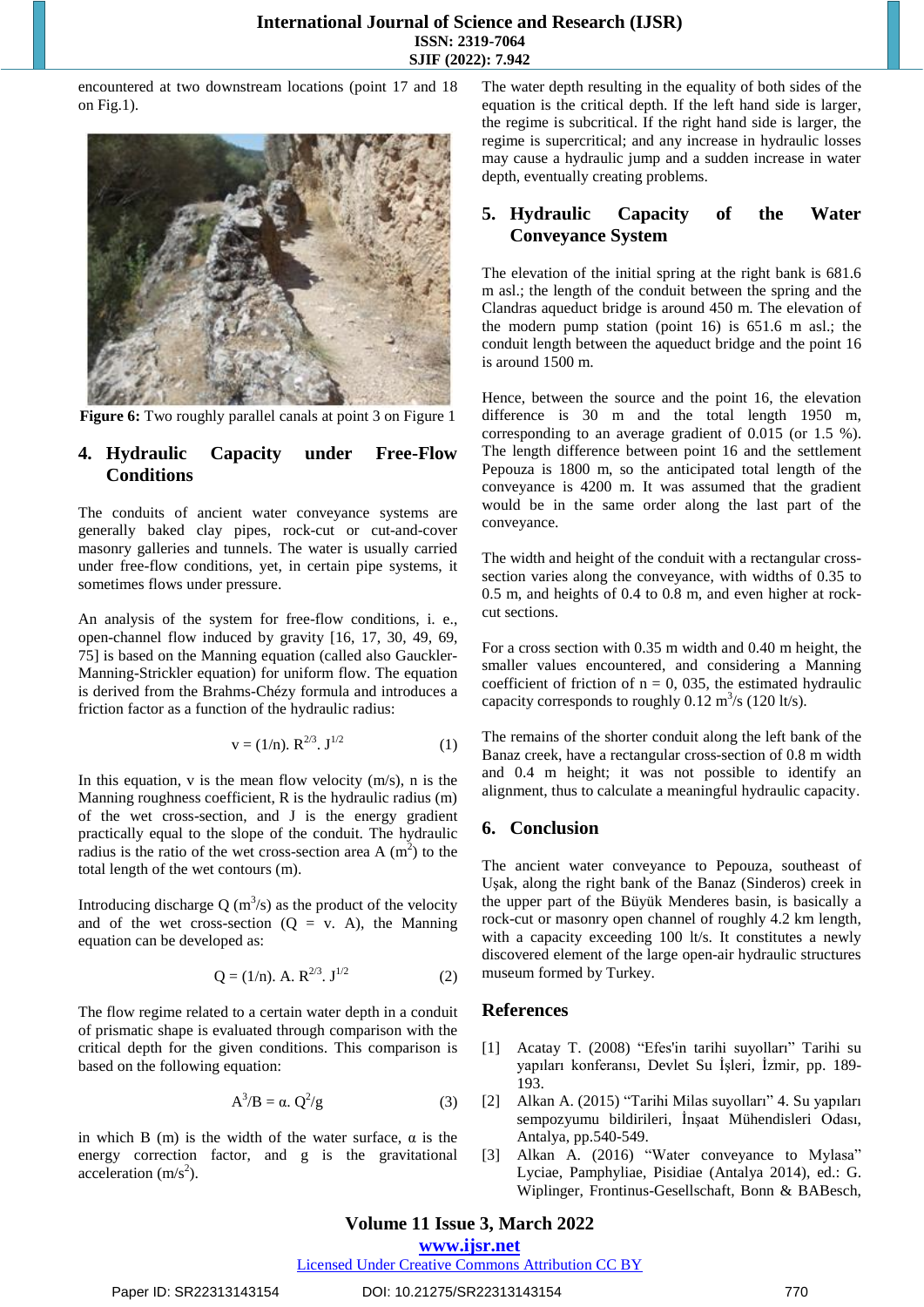Leuven, pp.75-79.

- [4] Arısoy Y, Öziş Ü, Kaya B. (1987) "Lamas havzası tarihi su getirme sistemleri" IX. Teknik Kongre, İnşaat Mühendisleri Odası, Ankara, Vol.2, pp.363-376.
- [5] Atalay (Utku) V, Haşal M, Atalay A, Öziş Ü. (2008) "Alabanda ve Gerga'nın tarihi suyolu" Tarihi su yapıları konferansı, Devlet Su İşleri, İzmir, pp.169- 172.
- [6] Baykan O, Dağ A. (1994) "Perge tarihsel su getirme sistemleri" DSİ'nin 40. kuruluş yılı su ve toprak kaynaklarının geliştirilmesi konferansı, Devlet Su İşleri, Ankara, Vol.1, pp.63-72.
- [7] Baykan O, Kocakaya İ, Alkaya D. (1997) "Patara tarihsel su iletimi" Türkiye İnşaat Mühendisliği 14. Teknik Kongresi, İnşaat Mühendisleri Odası, İzmir, pp.1067-1082.
- [8] Baykan O. (1999) "Çürüksu (Lycus) vadisindeki üç antik kent ve onların tarihsel su yapıları" Denizli'de sanayileşme ve kentleşme sempozyumu, Makina Mühendisleri Odası, Denizli, pp.117-127.
- [9] Baykan O, Baykan N, Tanrıöver E. (2003) "Denizli ili arkeolojik belgeleme çalışmaları (Eskil Antik Suyolları) " Türkiye Bilimler Akademisi Kültür Envanteri Dergisi, No.1, pp.33–44.
- [10] Baykan O, Öziş Ü, Sarıca (Önen) N, Alpak (Özyurt) S, Büket (Yağcı) G. (2008) "Foça'nın eskil suyolu" Tarihi su yapıları konferansı, Devlet Su İşleri, İzmir, pp.211- 214.
- [11] Baykan O, İşkan H. (2011) "Patara eskil kenti su iletim ve dağıtım sistemi" 2. Su Yapıları Sempozyumu, İnşaat Mühendisleri Odası, Diyarbakır, pp.67-78.
- [12] Bildirici M. (1994a, 2. b.2007) "Tarihi Su Yapıları: Konya, Karaman, Niğde, Aksaray, Yalvaç, Side, Mut, Silifke" Devlet Su İşleri, Ankara.
- [13] Burdy J, Taşlıalan M. (1997) "L'acqueduc d'Antioche de Pisidie" Anatolia Antiqua-Eski Anadolu, Institut Français d'Études Anatoliennes Georges Dumézil, İstanbul, No.5, pp.133-166.
- [14] Burdy J, Taşlıalan M. (2002) "L'acqueduc d'Antioche" Actes du 1<sup>er</sup> Congrès International sur Antioche de Psidie, 2001 (eds.: T. Drew-Bear, M. Taşlıalan, C. M. Thomas), Université Lumière, Lyon, pp.323-336.
- [15] Büyükyıldırım G. (1994) "Antalya bölgesi tarihi su yapıları" Devlet Su İşleri. Ankara.
- [16] Chaudry MH. (1993) "Open-channel flow" Prentice Hall, New Jersey.
- [17] Chow VT. (1959) "Open-channel hydraulics" McGraw-Hill, New-York.
- [18] Commito AR, Rojas F. (2010) "The aqueducts of Aphrodisias" The Aphrodisias regional survey (eds.: C. Ratté; P. D. Staebler), Zabern, Mainz, Vol.5, pp.289-307.
- [19] Crapper M. (2020) "The Valens aqueduct of Constantinople" Water History, No.12, pp.427-448.
- [20] Crow J, Bardill J, Bayliss R. (2008) "The water supply of Byzantine Constantinple" Society for the promotion of Roman studies, London.
- [21] Çangırı A, Akpınar M. (1994) "İçel-Silifke-Kızılgeçit tarihi su yapıları" DSİ'nin 40. kuruluş yılı su ve toprak kaynaklarının geliştirilmesi konferansı, Devlet Su İşleri, Ankara, Vol.1, pp.47-61.
- [22] Çeçen K. (1996) "The longest roman water supply line" Türkiye Sınai Kalkınma Bankası, İstanbul.
- [23] D. S. İ. (2008) "Tarihi su yapıları konferansı bildiriler kitabı" Devlet Su İşleri II. Bölge Müdürlüğü, İzmir.
- [24] Daneshfaraz R, Alkan A. (2020) "Historical water conveyance to Aphrodisias and the Yeşildere-Kayapınar water tunnel" Journal of Civil Engineering and Urbanism, No.3, pp.32-34.
- [25] Döring M. (2012) "Die antiken Wasserbauten von Antiochia, Türkei" Wasserwirtschaft, No.1-2, pp.10- 16.
- [26] Doğan S, Söyler Ş. (2017) "Clandras Su Yolları" Yüzey araştırmaları ve kazılar ışığında Uşak (eds: Czichon RM, Söyler Ş, Can B, Çavuş İ.), pp.115-120.
- [27] Ersoy A, Alatepeli S. (2016) "Water related structures of ancient Smyrna" Lyciae, Pamphyliae, Pisidiae (Antalya 2014) (ed.: G. Wiplinger), Frontinus-Gesellschaft, Bonn & BABesch, Leuven, pp.37-45.
- [28] Fahlbusch H. (1981) "Wasserversorgung griechischer Städte, dargestellt am Beispiel Pergamon" Leichweiss-Institut für Wasserbau, Mitteilungen, Technische Universität, Braunschweig, Vol.71, pp.137-173.
- [29] Fahlbusch H. (2014) "The roman water supply system of Pergamum" Cura Aquarum in Israel II, 2012 (eds.: C. Ohlig, T. Tsuk), Deutsche Wasserhistorische Gesellschaft, Siegburg, pp.165-184.
- [30] Fair GM, Geyer JC, Okun DA. (1966) "Water and wastewater engineering" Wiley, New-York.
- [31] Fıratlı N. (1951) "Ankara'nın ilkçağ'da su tesisatı". Belleten, No. XIX, pp.349-359.
- [32] Forchheimer, P. (1923) "Wasserleitungen" Forschungen in Ephesos, Wien, Vol. III, pp.224–255.
- [33] Garbrecht G. (1976) "Wasserwirtschaftliche Anlagen des antiken Pergamon" Wasser und Boden, No.3, pp.5- 50.
- [34] Garbrecht G. (1987) "Die Wasserversorgung des antiken Pergamon" Die Wasserversorgung antiker Städte, Zabern, Mainz, Vol.2, pp.11-48.
- [35] Garbrecht G, Brınker W, Fahlbusch H, Hecht K. (2001) "Die Wasserversorgung von Pergamon". Walter de Gruyter, Berlin.
- [36] Grewe K. (1994) "Die römische Wasserleitung nach Side" Antike Welt, No.2, pp.192-203.
- [37] İşkan H, Baykan O. (2013) "Neue Ergebnisse zur Wasserleitung von Patara/Türkei"Historische Wasserleitungen, 2011 (ed.: G. Wiplinger), Frontinus-Gesellschaft, Bonn, pp.93-103.
- [38] İzmirligil Ü. (1979) "Die Wasserversorgunsanlagen von Side" Leichtweiss-Institut für Wasserbau, Mitteilungen, Technische Universität, Braunschweig, No.64, pp.1-25.
- [39] İzmirligil Ü. (1983) "Samsat (Samosata) su yolu araştırması, 1981" IV. Kazı Sonuçları Toplantısı, 1982, Kültür ve Turizm Bakanlığı, Ankara, pp, 345-356.
- [40] Kaya B, Arısoy Y, Öziş Ü. (2008) "Limonlu havzası tarihi su yolları" Tarihi su yapıları konferansı, Devlet Su İşleri, İzmir, pp.97-100.
- [41] Kayan İ. (2000) "The water supply of Troia" Studia Troica, No.10, pp.135-144.
- [42] Keleş V, Yılmaz A, Çelikbaş E, Yılmaz MD. (2016) "The water systems of the ancient city of Parion" Lyciae Pamphyliae Pisidiae (Antalya 2014), (ed.: G. Wiplinger), Frontinus-Gesellschaft, Bonn & BABesch, Leuven, pp.23-31.
- [43] Keleş V, Yılmaz MD. (2020) "The aqueduct bridge of

**Volume 11 Issue 3, March 2022**

#### **www.ijsr.net**

Licensed Under Creative Commons Attribution CC BY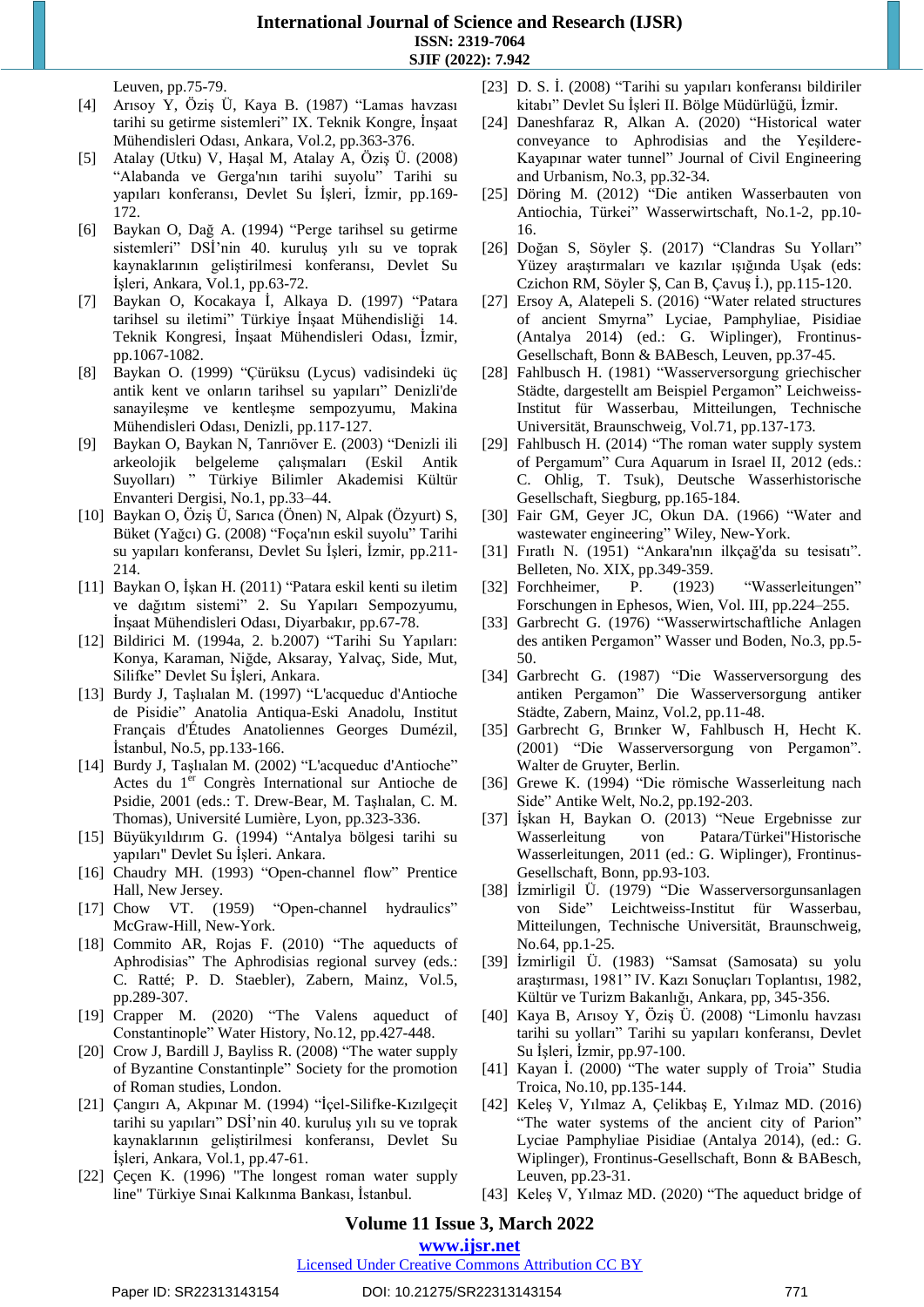Parion and its settling tank" Sextus Iulius Frontinus and the water of Rome (Roma 2018), (ed.: G. Wiplinger), Frontinus-Gesellschaft, Bonn & Babesch-Suppl.40, Leuven, pp.137-148.

- [44] Kessener P. (2001) "The Aspendos aqueduct, an outstanding example of roman hydraulic technology" Schriftenreihe der Frontinus-Gesellschaft, Bergisch-Gladbach, No.24, pp.95-108.
- [45] Kessener P. (2016) "The Aspendos aqueduct and roman hydraulics" Lyciae, Pamphyliae, Pisidiae (Antalya 2014), (ed.: G. Wiplinger), Frontinus-Gesellschaft, Bonn & BABesch, Leuven, pp.261-274.
- [46] Kessener P. (2019) "Discharge of the Değirmendere Aqueduct" Der Değirmendere Aquädukt von Ephesos (ed.: G. Wiplinger), Frontinus-Gesellschaft, Bonn & Peeters, Leiden, pp.525-534.
- [47] Kessener P, Pıras S. (1997) "The pressure line of the Aspendos aqueduct" Adalya II, 159-187.
- [48] Lassus, J. (1983): "Das fliessende Wasser von Antiochia" Journées d'études sur les aqueducs romains – Tagung über römische Wasserversorgungsanlagen (Lyon 1977), (ed.: J. P. Boucher), Les Belles Lettres, Paris, pp.207-229.
- [49] Mays L. (2011) "Water resources engineering" Wiley, New-Jersey.
- [50] Mesci Y, Göztaş H, Özdemir C, Doğanbaş M. (2008) "Amasya Roma dönemi Ferhat su kanalı" Tarihi su yapıları konferansı, Devlet Su İşleri, İzmir, pp.89-92.
- [51] Murphy D. (2013) "The aqueduct of Elaiussa Sebaste in rough Cilicia" Historische Wasserleitungen, 2011 (ed.: G. Wiplinger), Frontinus-Gesellschaft, Bonn, pp.71-84.
- [52] Murphy D. (2014) "Ancient water systems of the Lamas Çayı and the surrounding hinterland" Cura Aquarum in Israel II, 2012 (eds.: C. Ohlig, T. Tsuk), Deutsche Wasserhistorische Gesellschaft, Siegburg, pp.197-206.
- [53] Murphy D. (2016) "The ancient aqueduct of Diocaeserea in the Olbian territory of Southern Turkey" Lyciae, Pamphyliae, Pisidiae (Antalya 2014), (ed.: G. Wiplinger), Frontinus-Gesellschaft, Bonn & BABesch, Leuven, pp.85-91.
- [54] Ortloff CR, Kassinos A. (2003) "Computational fluid dynamics investigation of the hydraulic behavior of the roman inverted siphon system in Aspendos, Turkey" Journal of Archaeological Science, No.4, pp.417-428.
- [55] Özbay F. (1998) "Olba/Diokaisareia su sistemi" Olba, No. I, pp.121-129.
- [56] Özbay F. (2001) "Elaiussa Sebaste ve Korykos su sistemi" Olba, No. IV, pp.145-161.
- [57] Özbay F. (2018) "Pamphylia, Lykia, Kilikia bölgesi Roma dönemi su sistemlerinin yapısal özellikleri" Bilgin, Kütahya.
- [58] Özdemir Y, Kosova A, Çördük A, Öziş Ü. (2008) "İzmir'in tarihi su yolları" Tarihi su yapıları konferansı, Devlet Su İşleri, İzmir, pp.203-206.
- [59] Özdemir Y, Alkan A, Baykan O. (2016) "Longdistance water conveyance to Phocea" Lyciae, Pamphyliae, Pisidiae" (Antalya 2014), (ed.: G. Wiplinger), Frontinus-Gesellschaft, Bonn & BABesch, Leuven, pp.33-36.
- [60] Öziş Ü, Atalay A, Haşal M, Atalay (Utku) V. (1979) "Antike Fernwasserleitungen von Alabanda und

Gerga" Leichtweis-Institut für Wasserbau, Mitteilungen, Technische Universität, Braunschweig, No.64, pp.1-8.

- [61] Öziş Ü. (1991) "Alabanda und seine antike Wasserversorgung" Antike Welt, No.2, pp.106-113.
- [62] Öziş Ü. (1996) "Historical water schemes in Turkey" Water Resources Development, No.3, pp.347-383.
- [63] Öziş Ü, Atalay A. (1999) "Fernwasserleitungen von Ephesos" 100 Jahre Österreichische Forschungen in Ephesos, Akten des Symposions Wien 1995 (eds.: H. Friesinger, F. Krinzinger; red.: B. Brandt, K. R. Krierer), Österreichische Akademie der Wissenschaften, Wien, pp.405-411.
- [64] Öziş Ü, Özdemir Y, Kosova A, Çördük A. (1999) "İzmir'in tarihi su getirme sistemleri" İzmir Su Kongresi, Mühendislik ve Diğer Meslek Odaları İzmir Şubeleri, İzmir, pp.45-56.
- [65] Öziş Ü, Atalay A, Becerik M, Özdikmen K. (2005) "Tunnelstrecken in Qanatbauweise: der Kenchrios- (Değirmendere)-Fernwasserleitung nach Ephesus" Schriftenreihe der Frontinus-Gesellschaft, Bonn, No.26, pp.293-300.
- [66] Öziş Ü, Baykan O, Atalay A, Arısoy Y, Alkan A, Özdemir Y. (2009) "Water bridging civilizations through four millenia in Turkey" 5<sup>th</sup> World Water Forum at İstanbul, Devlet Su İşleri, Ankara.
- [67] Öziş Ü, Baykan O, Atalay A, Arısoy Y, Alkan A, Özdemir Y. (2012) "Water works of four millenia in Turkey" 3<sup>rd</sup> IWA Specialized conference on water and wastewater technologies in ancient civilizations (eds.: İ. Koyuncu, Z. Şen, S. Öztürk, M. Altınbaş, İ. Öztürk), International Water Association, İstanbul, pp.164-171.
- [68] Öziş Ü, Baykan O, Atalay A, Arısoy Y, Alkan A, Özdemir Y. (2014a) "Historische Wasserbauten in der Türkei" Wasserwirtschaft, No.7/8, pp.83-86.
- [69] Öziş Ü, Atalay A, Özdemir Y. (2014b) "Hydraulic capacity of ancient water conveyance systems to Ephesus" Water Science & Technology – Water Supply, Vol.14, N.6, pp.1010-1017.
- [70] Öziş Ü. (2015) "Water works through four millenia in Turkey" Environmental Processes, No.3; pp.559-573.
- [71] Öziş Ü, Alkan A, Özdemir Y. (2017) "Bedeutende Römische Fernwasserleitungen in der Türkei" Wasserwesen zur Zeit des Frontinus – Bauwerke – Technik – Kultur" (Trier 2016), (eds.: G. Wiplinger, W. Letzner), Frontinus-Gesellschaft, Bonn, pp.139- 156.
- [72] Öziş Ü, Alkan A, Özdemir Y. (2019, online; 2020, print) "Water works of ancient civilizations" Water resources of Turkey (eds.: N. Harmancıoğlu, D. Altınbilek), Springer Nature, Basel, Ch.2, pp.11-59.
- [73] Pamir H, Yamaç İ. (2012) "Antiokheia ad Orontes su yolları" Adalya, Vol.15, pp.33-68.
- [74] Pınar İ. (2011) "İzmir'in su yolları (ve Weber 1899'un çevirisi) " Büyükşehir Belediyesi, İzmir.
- [75] Sümer M, Ünsal İ, Bayazıt M. (2007) "Hidrolik" Birsen, İstanbul.
- [76] Şimşek C, Büyükkolancı M. (2003) "Laodikea antik kenti su kaynakları ve dağıtım sistemi". Adalya, Vol.9, pp.83-103.
- [77] Şimşek C, Büyükkolancı M. (2006) "Die Aquädukte und das Wasserverteilungs-system von Laodikeia ad Lycum" Cura Aquarum in Ephesus, 2004 (ed.: G.

# **Volume 11 Issue 3, March 2022**

**www.ijsr.net**

Licensed Under Creative Commons Attribution CC BY